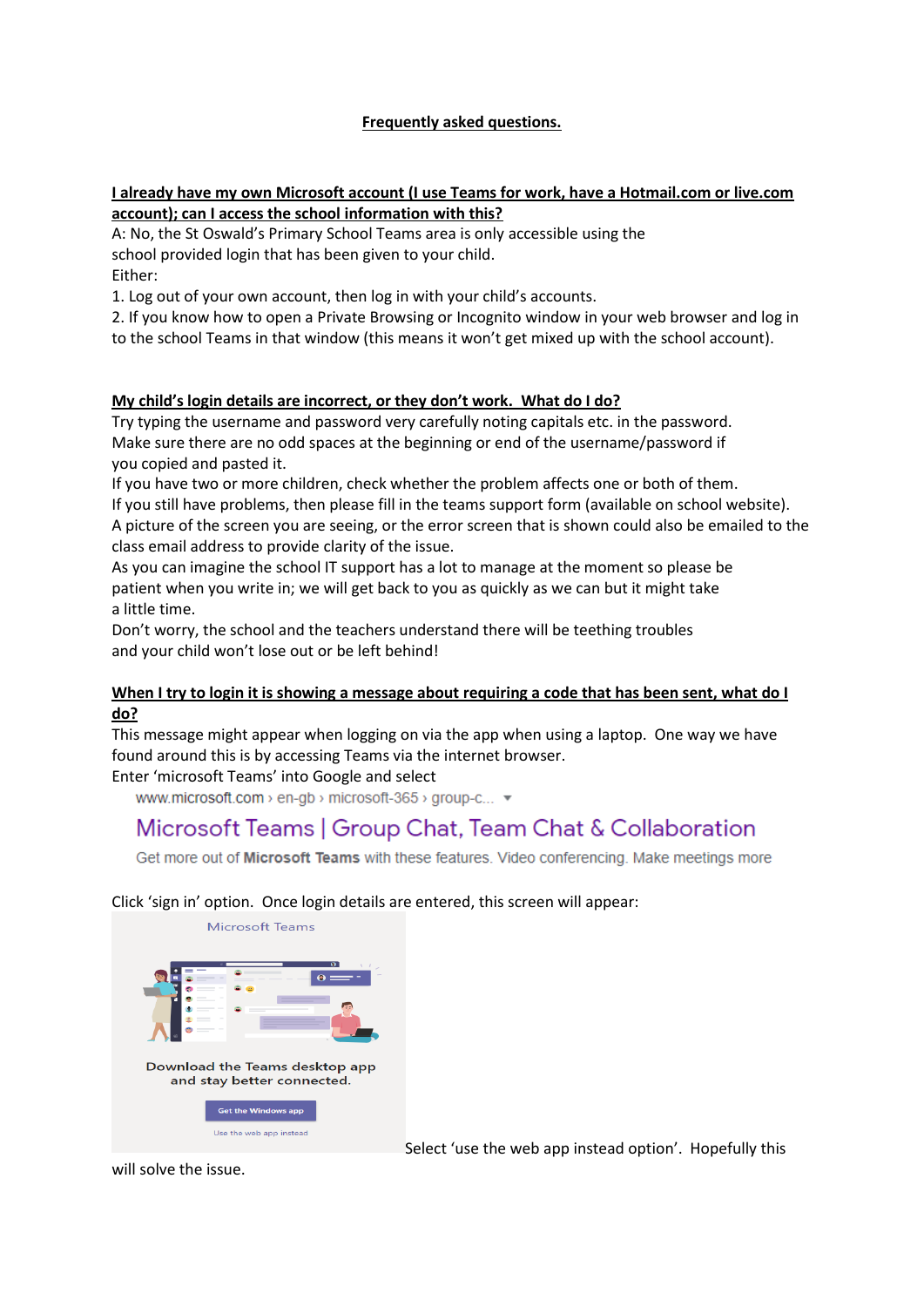#### **How can I see the 'assignment' set?**



Click on the assignments tab on the left of the page.

If there has been an assignment set there will be an item under the assigned tab. Click on the task and the instructions and any resources will appear.

Sometimes a task will allow you to edit the document and return it. Other times you may need to start a new document or take a photo. For some devices it may ask you to download Microsoft word if is not already installed. This is free.

#### **How can I hand in the assignment?**



device used will depend on the term used. Look for either 'turn in' or 'hand in' in the top right corner. If it has been successful a little animation will appear to take the work away.

#### **How can I attach work to an assignment?**

| <b>Microsoft Teams</b>                                                   | all control in the control of the subscript of the septimizations re-homePageWeb&cmpid=WebSignin#/apps/66aee93-507d-479a-a3er-8f494af43945/sections/classroom |                                                      |              |                              |
|--------------------------------------------------------------------------|---------------------------------------------------------------------------------------------------------------------------------------------------------------|------------------------------------------------------|--------------|------------------------------|
| $&$ Back                                                                 |                                                                                                                                                               |                                                      |              |                              |
| <b>Teams</b><br>Author invitation<br>e                                   |                                                                                                                                                               |                                                      | 国            | Returned Thu Nov 19 956 AM < |
| Due November 27, 2020 11:59 PM<br><b>Isolonment</b><br>Instructions<br>鳳 |                                                                                                                                                               | Feedback<br>well done for completing your first task |              |                              |
| <b>VAN</b>                                                               | Read the task set and send in you reply either by editing the sheet or uploading your work.                                                                   | Points<br>No points                                  |              |                              |
| b Which author is your favourite.docx                                    |                                                                                                                                                               | <b>Butlete</b>                                       | $\mathbb{I}$ |                              |
| <b>G</b> Add work                                                        | $\cdots$                                                                                                                                                      | di author invitation                                 |              |                              |
|                                                                          |                                                                                                                                                               |                                                      |              |                              |

Near the bottom of the assignment screen will be an icon which will say add work. By clicking this it should allow you to upload your file.